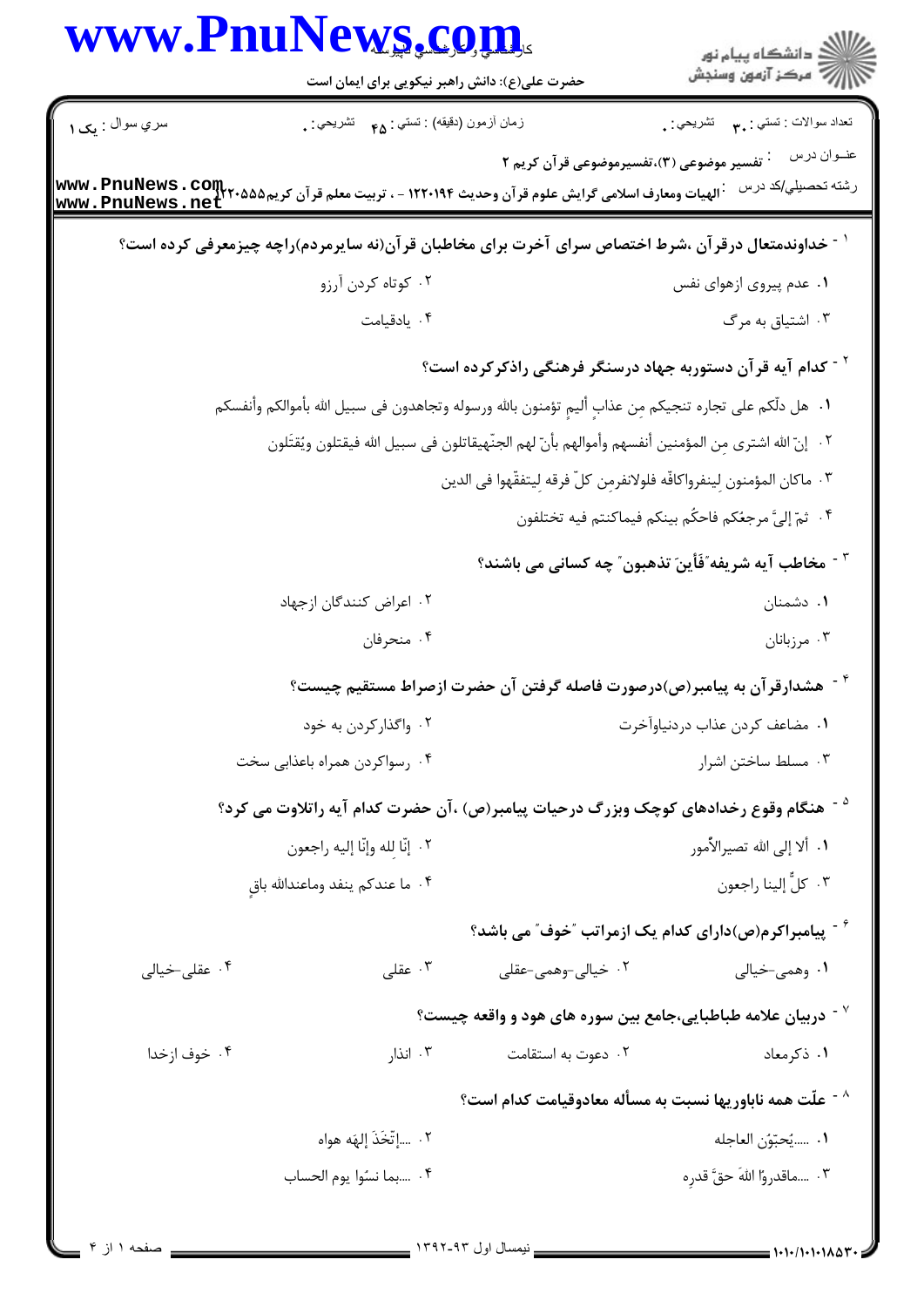|                         | www.PnuNews.com<br>حضرت علی(ع): دانش راهبر نیکویی برای ایمان است                                                              |                                                                                                        | ڪ دانشڪاه پيام نور<br>پ <sup>ر</sup> مرڪز آزمون وسنڊش     |
|-------------------------|-------------------------------------------------------------------------------------------------------------------------------|--------------------------------------------------------------------------------------------------------|-----------------------------------------------------------|
| سري سوال : <b>۱ يک</b>  | زمان أزمون (دقيقه) : تستي : <sub>۴۵</sub> تشريحي : .                                                                          |                                                                                                        | تعداد سوالات : تستبي : پم       تشريحي : .                |
| www.PnuNews.net         | الهيات ومعارف اسلامي گرايش علوم قرآن وحديث ۱۲۲۰۱۹۴ - ، تربيت معلم قرآن کريم۵۵۵+PnuNews . COM<br>- ————————————————————-       | تفسیر موضوعی (۳)،تفسیرموضوعی قرآن کریم ۲                                                               | عنــوان درس<br>رشته تحصيلي/كد درس                         |
|                         |                                                                                                                               | <sup>۹ -</sup> درکدام آیه قرآن ،دنیا، صفت منطقه ای خاص واقع شده است؟                                   |                                                           |
|                         | ٢. ربّناآتنافي الدنياحسنه                                                                                                     |                                                                                                        | ٠١. إذ أنتم بِالعُدوه الدنيا                              |
|                         | ۴ . قُل متاعُ الدنيا قليل <sup>ِ</sup> ّ                                                                                      |                                                                                                        | ٠٣ فلاتغُرَّنَّكم الحيوه الدنيا                           |
|                         |                                                                                                                               | عبارت "لايَدومُ رَخاوٌها" دركلام على(ع) به چه معناست؟                                                  |                                                           |
|                         | ۰۲ بخشش آن ناپایداراست.                                                                                                       |                                                                                                        | ١. رنج أن دائمي نيست.                                     |
|                         | ۰۴ آسایش آن همیشگی نیست.                                                                                                      |                                                                                                        | ۰۳ متاع آن ناچيزاست.                                      |
|                         |                                                                                                                               | `` - مخاطب این کلام ازعلی(ع):  'غُرّی غیری لاحاجهَ لی فیکِ″ ، چه کسی است؟                              |                                                           |
| ۰۴ دنیا                 | ۰۳ نفس اماره                                                                                                                  | ۰۲ آمال                                                                                                | ۰۱ ثروت                                                   |
|                         |                                                                                                                               |                                                                                                        | <sup>۱۲ -</sup> تعبیرقرآن کریم ازدنیا ومتاع ناچیزآن چیست؟ |
| ۰۴ ځرث                  | ۰۳ عاجله                                                                                                                      | ۰۲ عَرَض                                                                                               | ۱. خَلاق                                                  |
|                         |                                                                                                                               | <sup>۱۳ -</sup> تعابیر ًدارُمجاز ً و آمَمَر <i>"</i> درکلام علی(ع)،به ترتیب برای چه چیزی بکاررفته اند؟ |                                                           |
| ۰۴ آخرت-قیامت           | ۰۳ برزخ-برزخ                                                                                                                  | ۰۲ دنیا-آخرت                                                                                           | ٠١ دنيا-دنيا                                              |
|                         |                                                                                                                               | <sup>۱۴ -</sup> تمثیل قر آن کریم درباره ً رباخواران ً درروزقیامت کدام است؟                             |                                                           |
|                         | ۰۲ افراد فربه بی وزن                                                                                                          |                                                                                                        | ٠١ تاجران بي متاع                                         |
|                         | ۰۴ دیوانه شدگان براثرتماس شیطان                                                                                               |                                                                                                        | ۰۳ تشنگان دربیابان هموار و بی آب                          |
|                         | <sup>د ۱۵</sup> دربیان امام صادق(ع)چه کسی باآیه گاِذا کنّا عظاماً و رُفاتاً أءنّا لَمبعوثون ّ پیامبر(ص)رادرمعرض سؤال قرارداد؟ |                                                                                                        |                                                           |
| ۰۴ عبدالله بن عبدالأسود | ۰۳ أبيّ بن خلف                                                                                                                | ۰۲ داودبن نوقد                                                                                         | ۰۱ براء بن عازب                                           |
|                         | <sup>۱۶ -</sup> قر آن کریم آفرینش چه چیزی رابه مراتب بزرگتر ومهمتراز آفرینش مردم عنوان کرده است؟                              |                                                                                                        |                                                           |
| ۰۴ ستارگان              | ۰۳ کُرات وکهکشانها                                                                                                            | ۰۲ ماه وخورشید                                                                                         | ۰۱ آسمانها و زمین                                         |
|                         |                                                                                                                               | `` درکلام امام کاظم(ع): برپایی عدالت اجتماعی سودمندتر ازچهل روز است؟                                   |                                                           |
| ۰۴ ارشادمردم            | ۰۳ عبادت                                                                                                                      | ۰۲ باران و استان باران                                                                                 | ۰۱ استغفار                                                |
|                         | <sup>۱۸ -</sup> به درخواست کدام پیامبربه اذن خدا استخوانهای برخی مردگان بسوی بعضی دیگربه پرواز درآمده وهمگی زنده شدند؟        |                                                                                                        |                                                           |
| ۰۴ طالوت(ع)             | ۰۳ حزقیل(ع)                                                                                                                   | ۰۲ يوشع(ع)                                                                                             | ۱. عُزير(ع)                                               |

×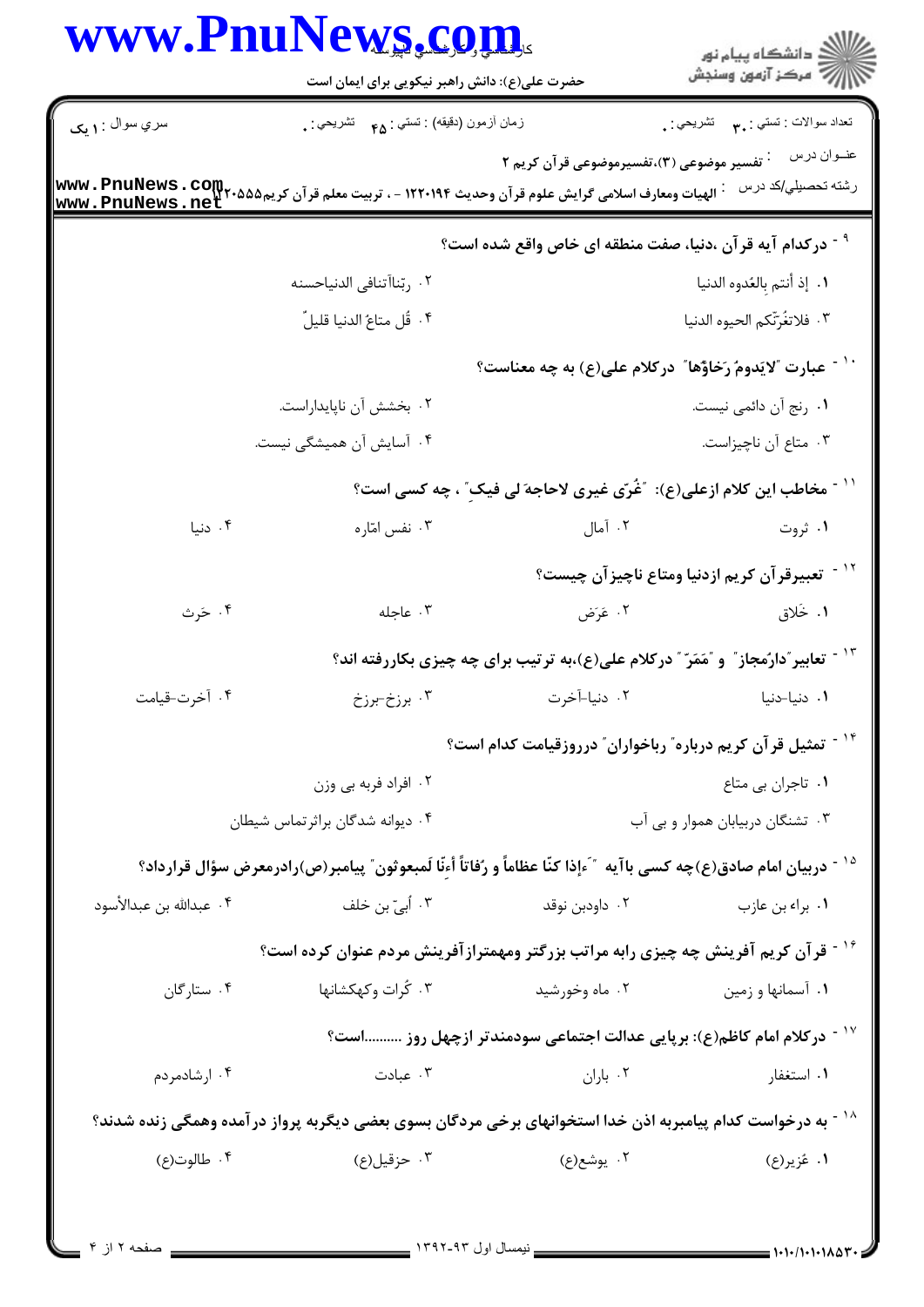|                                                                                                  | حضرت علی(ع): دانش راهبر نیکویی برای ایمان است | ر<br>دانشڪاه پيام نور)<br>ا∛ مرڪز آزمون وسنڊش                                                                                                                                                                                                                                                                                                                      |  |  |  |
|--------------------------------------------------------------------------------------------------|-----------------------------------------------|--------------------------------------------------------------------------------------------------------------------------------------------------------------------------------------------------------------------------------------------------------------------------------------------------------------------------------------------------------------------|--|--|--|
| زمان أزمون (دقيقه) : تستى : ۴۵     تشريحي : .                                                    |                                               | تعداد سوالات : تستي : پم       تشريحي : .                                                                                                                                                                                                                                                                                                                          |  |  |  |
|                                                                                                  |                                               | عنــوان درس<br>رشته تحصيلي/كد درس                                                                                                                                                                                                                                                                                                                                  |  |  |  |
| <sup>۱۹ -</sup> کدام آیه قرآن به تعبیرمنطقیّون گقضیه ای بالضروره ؒ تلقّی می گردد؟                |                                               |                                                                                                                                                                                                                                                                                                                                                                    |  |  |  |
| ٠٢ هوالأوّل والآخِر                                                                              |                                               | ٠١. بَلِ اللهَ فَاعبُد                                                                                                                                                                                                                                                                                                                                             |  |  |  |
| ۰۴ إنّ السّاعه آتيهٌ لا رَيب َ فيها                                                              |                                               | ٢. وما أمرُنا إلّا واحده                                                                                                                                                                                                                                                                                                                                           |  |  |  |
|                                                                                                  |                                               |                                                                                                                                                                                                                                                                                                                                                                    |  |  |  |
| ۰۳ تلاش وکوشش                                                                                    | ۰۲ زوال و فناپذیری                            | ٠١ ميل به كمال                                                                                                                                                                                                                                                                                                                                                     |  |  |  |
| <sup>۲۱ -</sup> ازنظر علامه شعرانی مراد از آنفس ″ در آیه شریفه ″ولا أقسم بالنّفس اللّوامه″ چیست؟ |                                               |                                                                                                                                                                                                                                                                                                                                                                    |  |  |  |
| ۰۳ روح                                                                                           |                                               | ۰۱ فطرت                                                                                                                                                                                                                                                                                                                                                            |  |  |  |
|                                                                                                  |                                               | <sup>۲۲ -</sup> کدام یک ازواژگان قرآنی به معنای ″ لنگرگاه ″ است؟                                                                                                                                                                                                                                                                                                   |  |  |  |
| ۰۳ مَقرّ                                                                                         |                                               | ۰۱ مستقرّ مستقرّ از مرسی از مرسی به مرسی به مستقر <sup>ّ</sup>                                                                                                                                                                                                                                                                                                     |  |  |  |
|                                                                                                  |                                               | <sup>۲۳ -</sup> گزینه صحیح در رابطه با <sup>"</sup> برهان حرکت" کدام است؟                                                                                                                                                                                                                                                                                          |  |  |  |
| ۰۲ درمقام اثبات معاد، موجود بدون حرکت را اثبات می کند.                                           |                                               |                                                                                                                                                                                                                                                                                                                                                                    |  |  |  |
| ۰۴ برای اثبات معادموجودات مجرّد کاملاً رساست.                                                    |                                               | ۰۳ قلمرو حرکتش تنها جهان تجرید است.                                                                                                                                                                                                                                                                                                                                |  |  |  |
| <sup>۲۴ -</sup> کدام آیه قرآن رامی توان نتیجه جمع بین غنیّ محض بودن خدا و حکیم بودن اودانست؟     |                                               |                                                                                                                                                                                                                                                                                                                                                                    |  |  |  |
|                                                                                                  |                                               |                                                                                                                                                                                                                                                                                                                                                                    |  |  |  |
|                                                                                                  |                                               | ٢. إن تكفروا أنتم ومن في الأرض جميعأفانّ الله لَغنيٌّ حميدّ                                                                                                                                                                                                                                                                                                        |  |  |  |
| ٣. شَهدَالله أنّه لا اإله إلا هووالملائكه واولوالعلم قائماًبالقسط لاإله الّا هوالعزيزالحكيم      |                                               |                                                                                                                                                                                                                                                                                                                                                                    |  |  |  |
|                                                                                                  |                                               | ۰۴ ربّاالذی أعطی کلَّ شی ۽ خلقه ثم هَدَی                                                                                                                                                                                                                                                                                                                           |  |  |  |
|                                                                                                  |                                               | <sup>۲۵ -</sup> گزینه صحیح دررابطه با ″ عدل الهی″ کدام است؟                                                                                                                                                                                                                                                                                                        |  |  |  |
| ٠٢ اثبات آن به معناى ظهورحقيقت تامّ بابرهان حكمت است.                                            |                                               | ٠١ براي جهان فرشتگان نيزنافذوجاري است.                                                                                                                                                                                                                                                                                                                             |  |  |  |
| ۰۴ ازصفت فعل وذات خداست.                                                                         |                                               | ۰۳ ازصفت فعل خداست.                                                                                                                                                                                                                                                                                                                                                |  |  |  |
|                                                                                                  |                                               | <sup>۲۶ -</sup> تعبیرقرآنی "لا ریبَ فیه" افاده چه معنایی رادارد؟                                                                                                                                                                                                                                                                                                   |  |  |  |
| ۰۳ اثبات                                                                                         | ۰۲ ضرورت                                      | ۰۱ امکان                                                                                                                                                                                                                                                                                                                                                           |  |  |  |
|                                                                                                  |                                               | <sup>:</sup> تفسیر موضوعی (۳)،تفسیرموضوعی قرآن کریم ۲<br>WWW . PnuNews . COM .<br>WWW . PnuNews . net<br><b>ٔ <sup>۲۰</sup> ازنظرملاصدرا کدام ویژگی موجود در انسان ،دلیل وجود یک جهان ابدی و مصون از زوال است؟</b><br>۰۲ وجدان<br>٠١ درمقام اثبات مبدأ فاعلى مى تواندواجب ازلى را اثبات كند.<br>٠١. وماخلقناالسموات والأرض ومابينهما إلّا بالحق وأنّ الساعه لَآتيه |  |  |  |